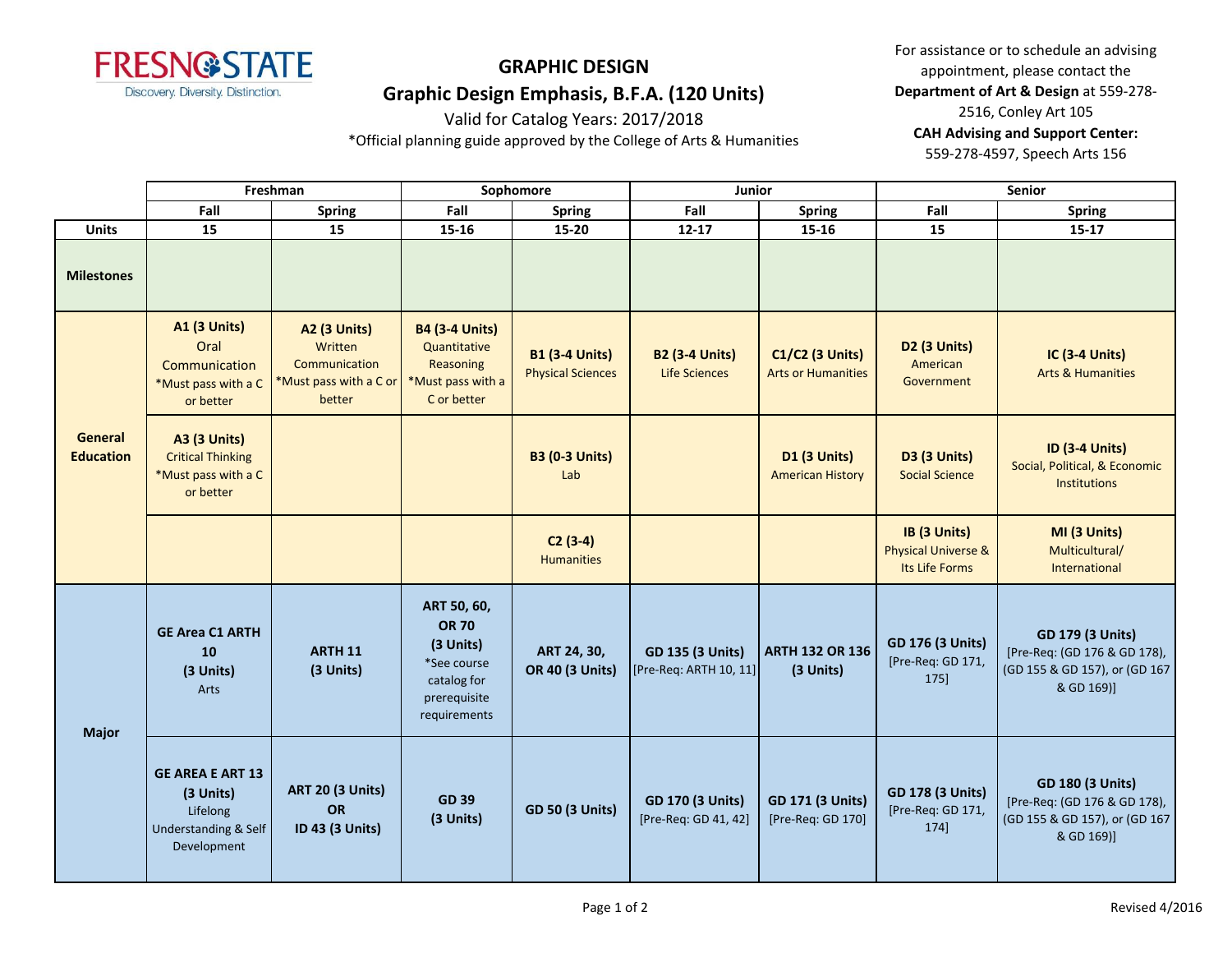

For assistance or to schedule an advising appointment, please contact the **Department of Art & Design** at 559-278- 2516, Conley Art 105 **CAH Advising and Support Center:**  559-278-4597, Speech Arts 156

Valid for Catalog Years: 2017/2018 \*Official planning guide approved by the College of Arts & Humanities

|                  | Freshman               |                                                       | Sophomore                                                                              |                                                                | Junior                                                                                                        |                                              | <b>Senior</b> |               |
|------------------|------------------------|-------------------------------------------------------|----------------------------------------------------------------------------------------|----------------------------------------------------------------|---------------------------------------------------------------------------------------------------------------|----------------------------------------------|---------------|---------------|
|                  | Fall                   | <b>Spring</b>                                         | Fall                                                                                   | <b>Spring</b>                                                  | Fall                                                                                                          | Spring                                       | Fall          | <b>Spring</b> |
| <b>Units</b>     | 15                     | 15                                                    | 15-16                                                                                  | 15-20                                                          | $12 - 17$                                                                                                     | 15-16                                        | 15            | $15 - 17$     |
| <b>Major</b>     | <b>GD 35 (3 Units)</b> | <b>ART 116 (3 Units)</b><br>[Pre-Req: ART 13]         | <b>GD 41 (3 Units)</b><br>[Pre-Req: ART 13;<br>GD 37]                                  | <b>GD 60 (3 Units)</b><br>[Pre-Req: ID 43 or<br><b>ART 20]</b> | <b>GD 174 (3 Units)</b><br>[Pre-Req: GD 41, 42]                                                               | <b>GD 175 (3 Units)</b><br>[Pre-Req: GD 174] |               |               |
|                  |                        | <b>GD 37 (3 Units)</b><br>[Pre-Req: ART 13; GD<br>35] | <b>GD 42 (3 Units)</b><br>[Pre-Req: GD 35;<br>GD 41 (may be<br>taken<br>concurrently)] |                                                                |                                                                                                               |                                              |               |               |
| <b>Electives</b> |                        |                                                       |                                                                                        |                                                                | <b>UDWS (0-4 Units)</b><br>*Upper Division<br>Writing Exam OR "W"<br>Course (must pass<br>with a C or better) |                                              |               |               |

#### **FOOTNOTES:**

**Prerequisites/Corequisites:** Other restrictions may apply. Please see your course catalog for detailed prerequisite/corequisite requirements.

**Grade Requirements:** For continuation in the B.F.A. in Graphic Design, all courses required for the major must receive a letter grade of C or higher.

Major Requirements: A portfolio is required to continue in the B.F.A. in Graphic Design. The portfolio needs to be submitted for review only after the student has completed the art and design core courses and all the lower-division graphic design required courses. The student must pass the portfolio review to continue in the B.F.A. in Graphic Design.

General Education: Units in this area may be used toward a double major or minor (see double major or departmental minor). Consult the appropriate department chair, program coordinator, or faculty adviser for further information.

**Electives (0-3 units):** Students must earn a minimum of 120 units total to graduate. The number of required elective units may vary, depending on the amount of units earned from major and GE courses. **Upper Division Writing Skills requirement (UDWS):** All undergraduate students must demonstrate competency in writing skills by passing the Upper Division Writing Exam (UDWE) or by obtaining a C or better in an approved upper division writing course, identified by the letter "W."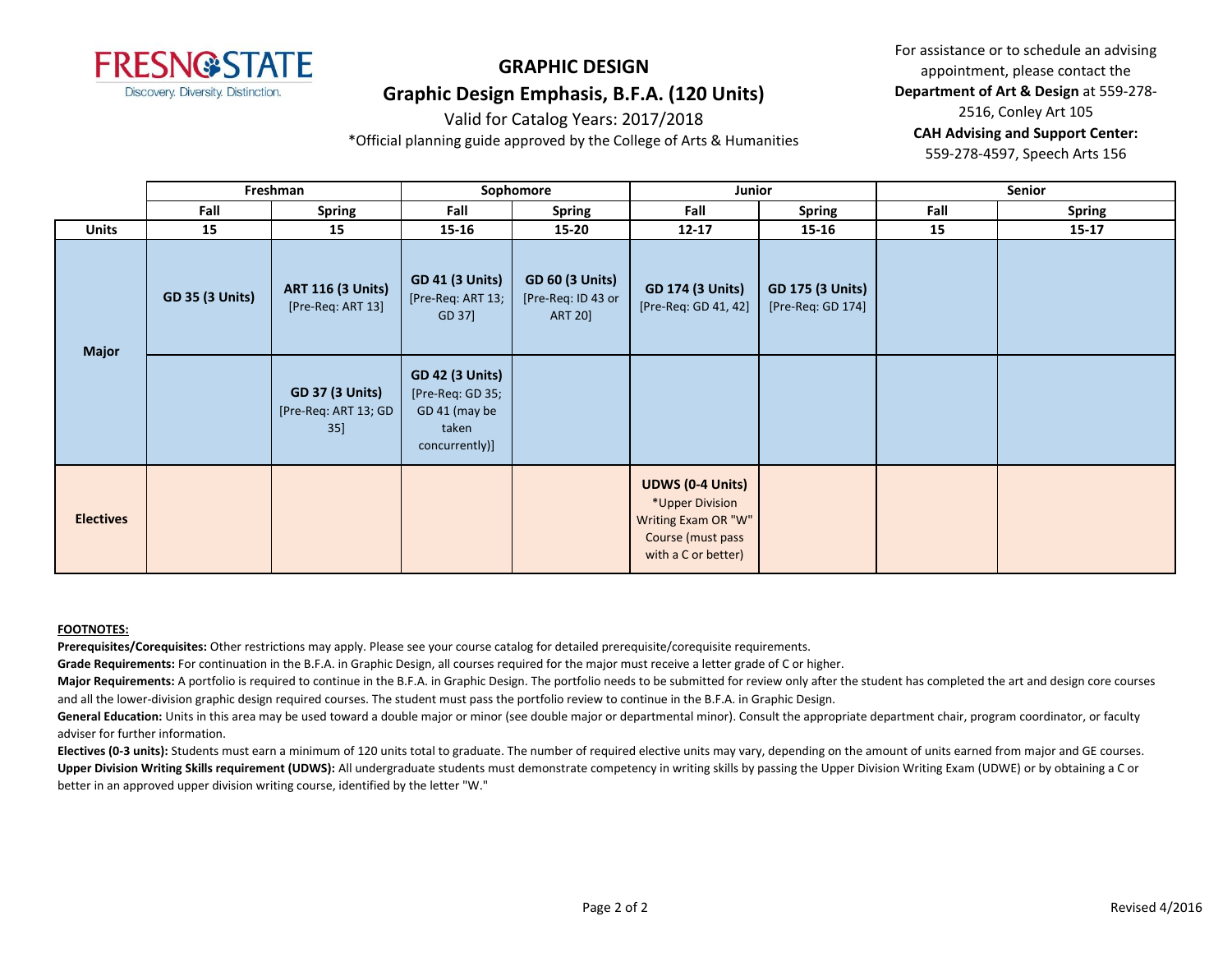

Valid for Catalog Years: 2012/2013 to 2016/2017

\*Official planning guide approved by the College of Arts & Humanities

For assistance or to schedule an advising appointment, please contact the **Department of Art & Design** at 559-278- 2516, Conley Art 105 **CAH Advising and Support Center:**  559-278-4597, Speech Arts 156

|                             |                                                                                         | Freshman                                                                           |                                                                                                      | Sophomore                                         | Junior                                            |                                                     |                                                                  | <b>Senior</b>                                                                                          |
|-----------------------------|-----------------------------------------------------------------------------------------|------------------------------------------------------------------------------------|------------------------------------------------------------------------------------------------------|---------------------------------------------------|---------------------------------------------------|-----------------------------------------------------|------------------------------------------------------------------|--------------------------------------------------------------------------------------------------------|
|                             | Fall                                                                                    | <b>Spring</b>                                                                      | Fall                                                                                                 | <b>Spring</b>                                     | Fall                                              | <b>Spring</b>                                       | Fall                                                             | <b>Spring</b>                                                                                          |
| <b>Units</b>                | 15                                                                                      | 15                                                                                 | 15-16                                                                                                | 15-20                                             | $12 - 17$                                         | 15-16                                               | 15                                                               | 15-17                                                                                                  |
| General<br><b>Education</b> | <b>A1 (3 Units)</b><br>Oral<br>Communication<br>*Must pass with a C<br>or better        | <b>A2 (3 Units)</b><br>Written<br>Communication<br>Must pass with a C or<br>better | <b>B4 (3-4 Units)</b><br>Quantitative<br>Reasoning<br>*Must pass with a<br>C or better               | <b>B1 (3-4 Units)</b><br><b>Physical Sciences</b> | <b>B2 (3-4 Units)</b><br>Life Sciences            | <b>C1/C2 (3 Units)</b><br><b>Arts or Humanities</b> | D <sub>2</sub> (3 Units)<br>American<br>Government               | IC (3-4 Units)<br><b>Arts &amp; Humanities</b>                                                         |
|                             | <b>A3 (3 Units)</b><br><b>Critical Thinking</b><br>*Must pass with a C<br>or better     |                                                                                    |                                                                                                      | <b>B3 (0-3 Units)</b><br>Lab                      |                                                   | <b>D1 (3 Units)</b><br><b>American History</b>      | <b>D3 (3 Units)</b><br><b>Social Science</b>                     | <b>ID (3-4 Units)</b><br>Social, Political, & Economic<br><b>Institutions</b>                          |
|                             |                                                                                         |                                                                                    |                                                                                                      | $C2(3-4)$<br><b>Humanities</b>                    |                                                   |                                                     | IB (3 Units)<br><b>Physical Universe &amp;</b><br>Its Life Forms | MI (3 Units)<br>Multicultural/<br>International                                                        |
| <b>Major</b>                | <b>GE Area C1 ARTH</b><br>10 (3 Units)<br>Arts                                          | <b>ARTH 11 (3 Units)</b>                                                           | ART 50, 60,<br>70, or 80 (3)<br>Units)<br>*See course<br>catalog for<br>prerequisite<br>requirements | ART 24, 30,<br><b>OR 40 (3 Units)</b>             | <b>GD 135 (3 Units)</b><br>[Pre-Req: ARTH 10, 11] | <b>ARTH 132 OR 136</b><br>(3 Units)                 | <b>GD 176 (3 Units)</b><br>[Pre-Req: GD 171,<br>175]             | <b>GD 179 (3 Units)</b><br>[Pre-Req: (GD 176 & GD 178),<br>(GD 155 & GD 157), or (GD 167<br>& GD 169)] |
|                             | <b>GE AREA E ART 13</b><br>(3 Units)<br>Lifelong<br>Understanding & Self<br>Development | <b>ART 20 (3 Units)</b><br><b>OR</b><br>ID 43 (3 Units)                            | <b>GD 39 (3 Units)</b>                                                                               | <b>GD 50 (3 Units)</b>                            | <b>GD 170 (3 Units)</b><br>[Pre-Req: GD 41, 42]   | <b>GD 171 (3 Units)</b><br>[Pre-Req: GD 170]        | <b>GD 178 (3 Units)</b><br>[Pre-Req: GD 171,<br>174]             | <b>GD 180 (3 Units)</b><br>[Pre-Req: (GD 176 & GD 178),<br>(GD 155 & GD 157), or (GD 167<br>& GD 169)] |